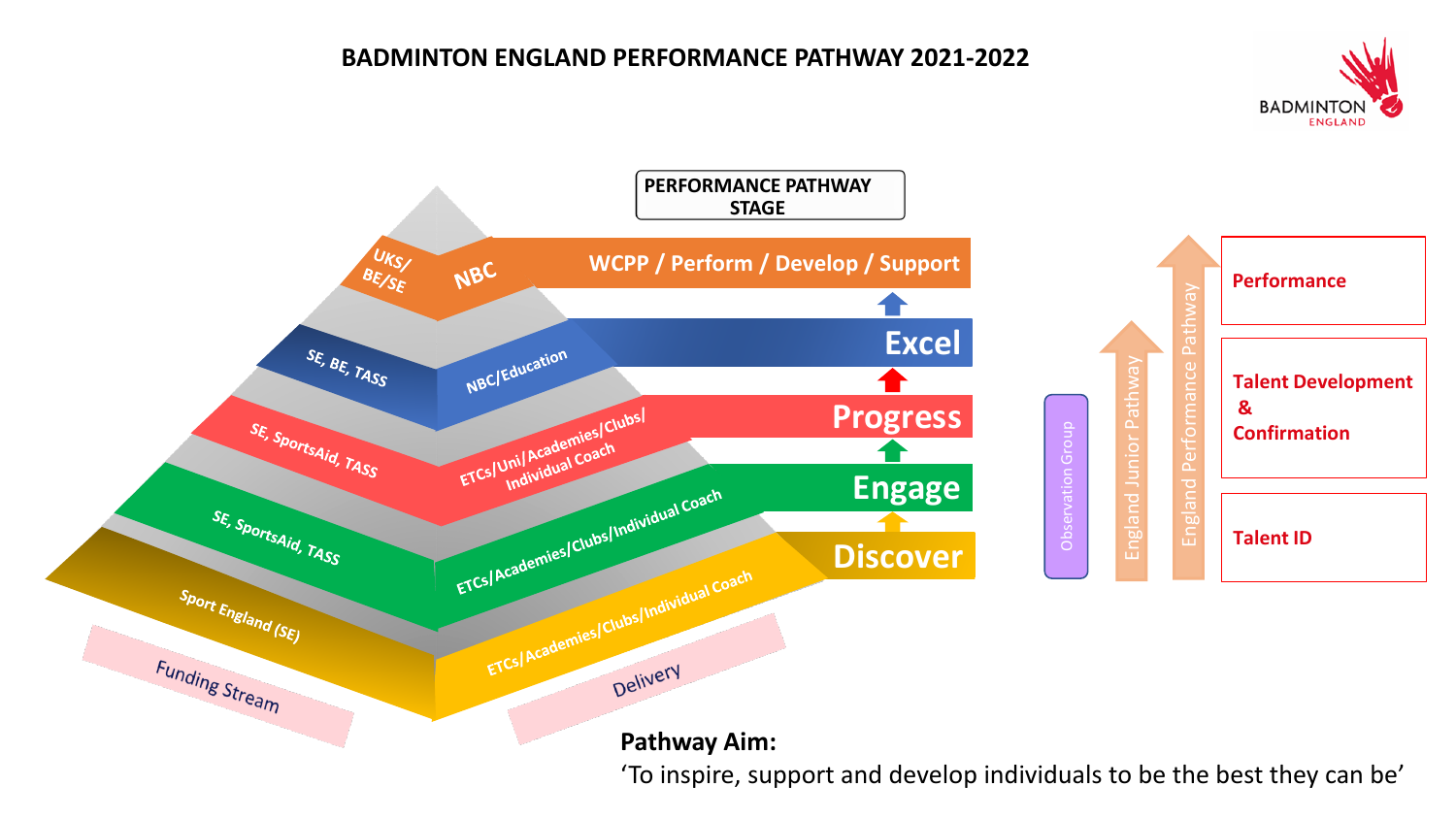# ENGLAND JUNIOR PATHWAY ASSESSMENT CRITERIA 2021-22

The aim of the assessment criteria is to select players for the Pathway who demonstrate the attributes and **future performance potential to win medals at major Senior International events**. Results are not the only predictor of future performance and performance trajectory, commitment and performance behaviours will also be taken into account when selecting players for the Pathway.

Players are considered for the Pathway at annual reviews held around May/June for those on the England Junior Pathway (EJP) and in January for the Senior/Perform Programme. Those players that have met published results criteria during the previous 12 month period will be considered at Junior Pathway Reviews along with all current EJP Pathway players. At these reviews, players will be assessed in the 4 key areas against the Pathway levels (page 5) for selection to Pathway.\*

\*Due to Covid-19, in 2021 players will be considered for Pathway through invitation to attend Trials with consideration also given to their results from the first set of June / July 2021 Gold tournaments

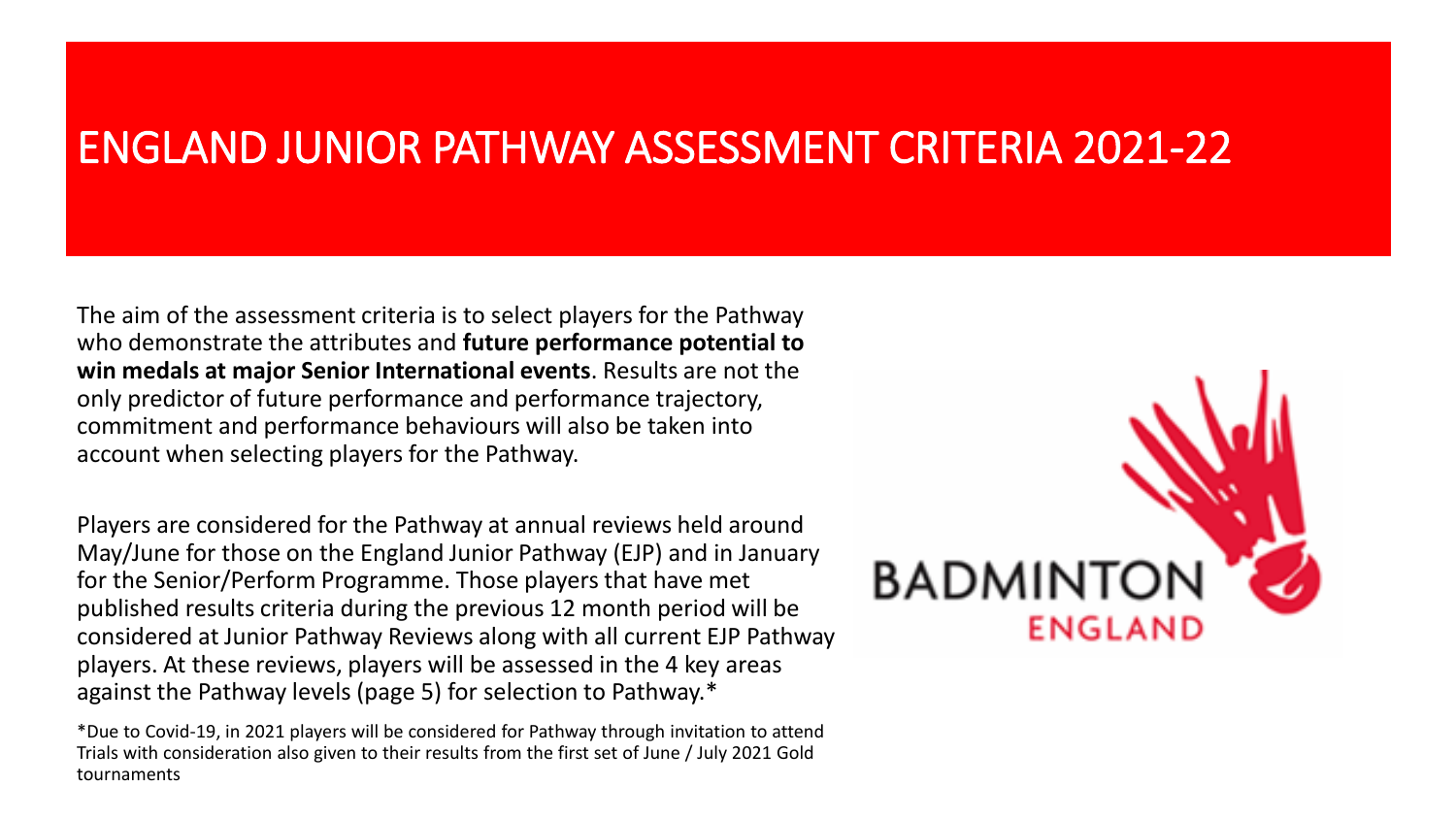# ENGLAND JUNIOR PATHWAY RESULTS CRITERIA 2021-22

The below provides an overview of the performance standards and player progression expectations required for England Junior Pathway inclusion. Pathway inclusion is not based on results in isolation, but instead the meeting of result criteria is a trigger for a player to be considered at the next Junior Pathway Review where the player will be considered in conjunction with the 3 further areas of criteria (listed on page 5) to determine allocation of pathway places. N.B \* Denotes international event as listed in BE 2021 and 2022 Pathway Identified Tournaments documents – click [here](https://www.badmintonengland.co.uk/england-squad/england-performance-pathway/)



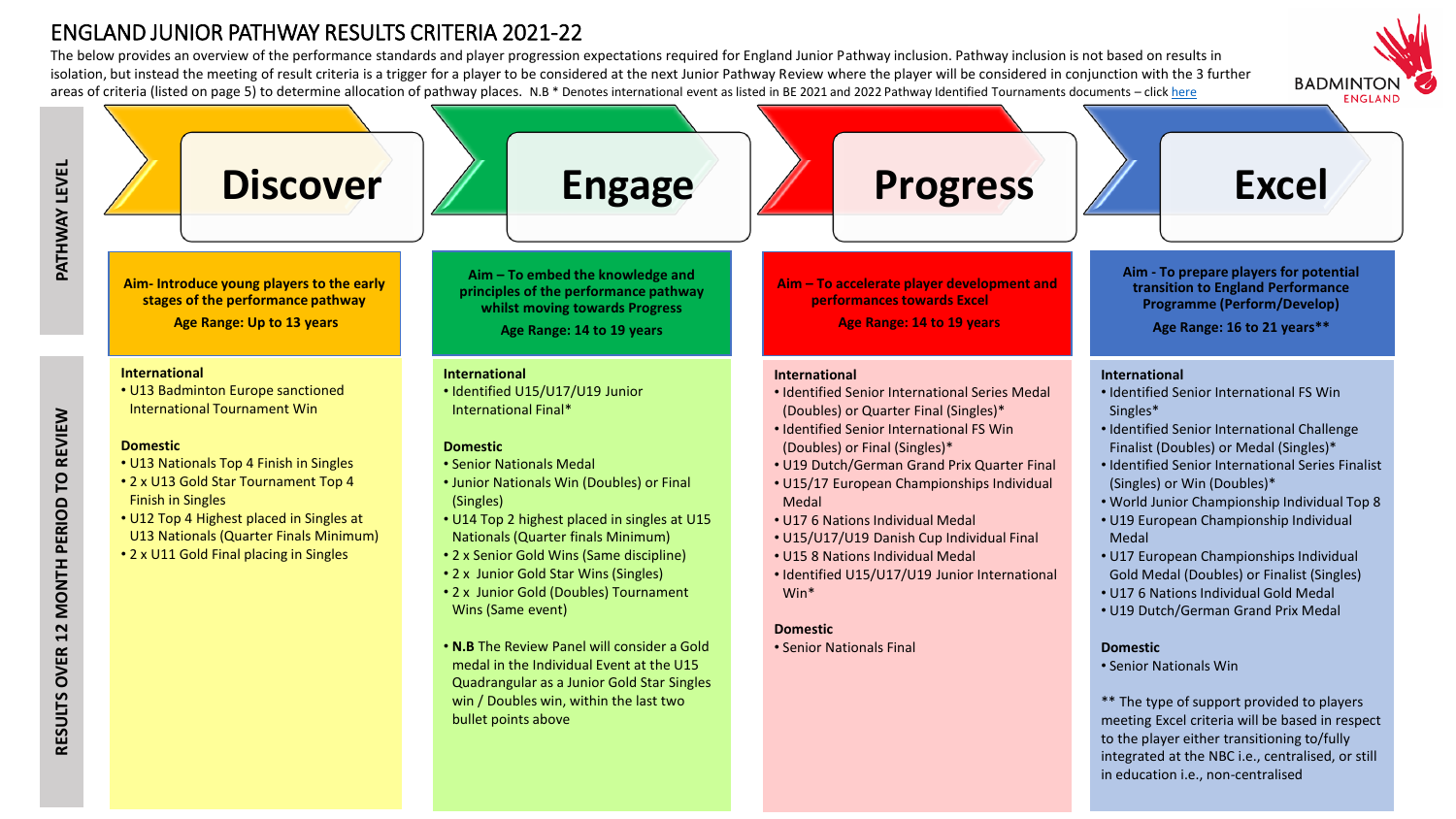# ENGLAND PATHWAY ASSESSMENT CRITERIA AT PATHWAY REVIEW 2021-2022

Players at the Junior Pathway Review will be assessed in 4 key areas against the EJP Pathway levels. Players will need to meet the criteria in all 4 assessment areas to retain a place on the Pathway. \*Due to the Covid-19 pandemic, the Pathway Team understand that it has not been possible for players to meet results criteria due to lack of competition. For the July 2021 EJP Reviews, the Review Panel will consider individuals for Pathway at the upcoming Trial days. Assessment will be undertaken related to the below areas and which relate to technical, tactical, physical, performance behaviours and character competencies. Player's results at the 2021 Gold Tournaments that take place prior to the conclusion of the Trial days will also feed into the 2021 review.

**BADMIN** 



NB When considering and applying the criteria, the Review Panel will, at their sole discretion, consider a number of additional mitigating circumstances for the period being reviewed. The list below is not exhaustive but provides examples of additional factors that the Review Panel can consider:

- Injury or illness to a player
- Strength and depth of the opposition at a BE identified competition
- Any unforeseen circumstance that adversely affects or over promotes a player's performance level
- For 2021, Covid-19 pandemic affecting ability to achieve Result criteria for 2021 EJP Review (as per above)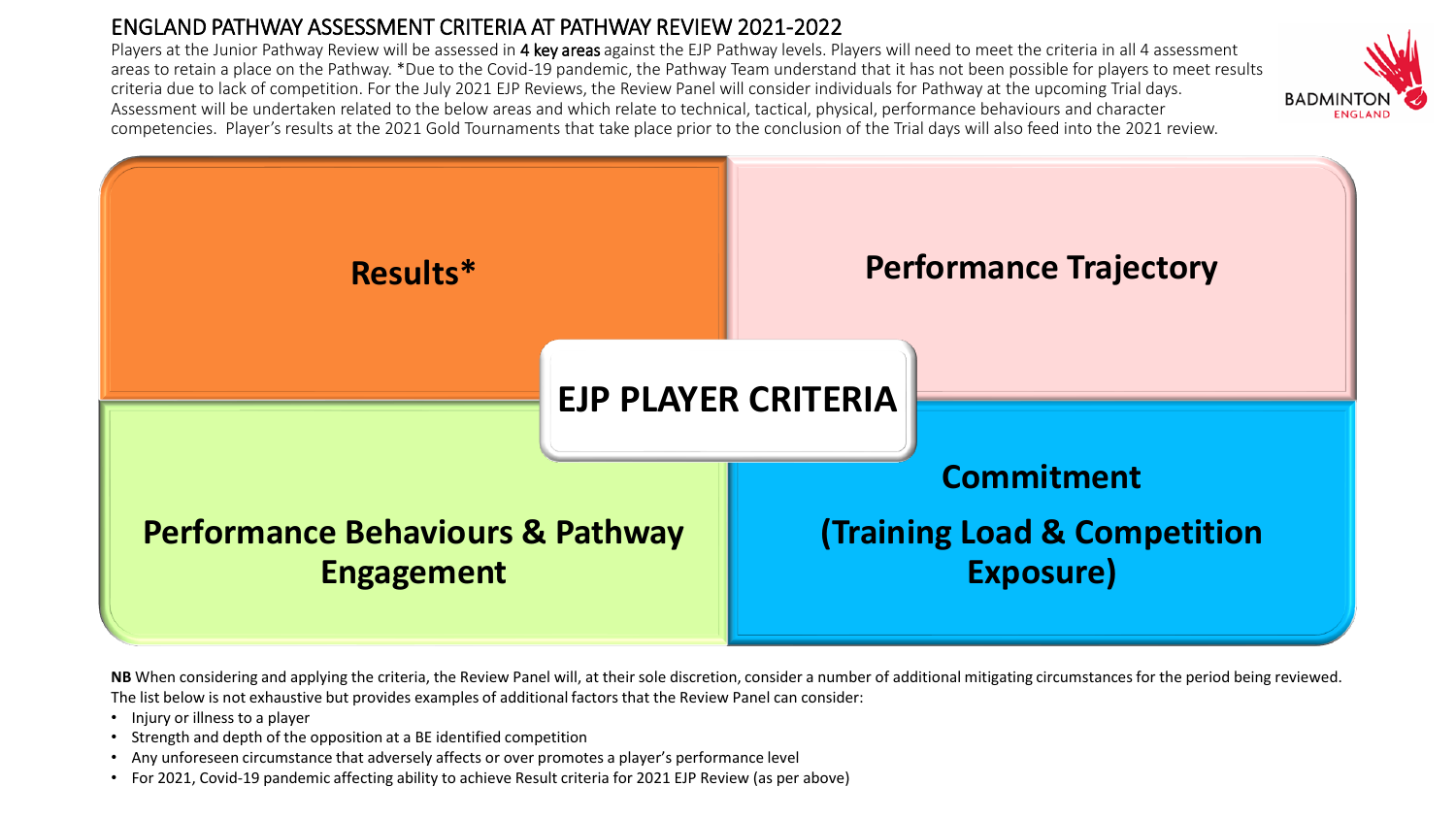



#### **Results**

- Over 12-month period to review in accordance with results criteria (page 4) and considered against the Pathway levels

#### **Performance Trajectory**

Demonstrating upward progression in performances and player benchmarking

- Level of results and performance on upward trajectory (i.e. year on year improvement in performance level)
- Discover level: progression of physical competency (from introductory assessment) and demonstrating progression in any identified development areas
- Engage level and above: Meeting technical & tactical expectations and physical progression aligned to benchmarks for age/stage of development along with demonstrating progression in any identified development areas

#### **Performance Behaviours & Pathway Engagement**

Demonstrating appropriate level of performance behaviours and Pathway engagement in accordance with stage of development and Pathway level

- Attends all Pathway activity offered (screenings, camps, competitions and training opportunities)
- Professional standard in approach to badminton in accordance with stage of development (warm-up, recovery, debriefs, off-court preparation i.e. sleep/nutrition, punctuality)
- Takes responsibility for own performance and pro-active in own development e.g. video analysis, communication (progressing from low to high personal independence)
- Positive attitude to learning, receptive to and able to implement feedback, improving and being the best they can be

#### **Commitment (Training Load & Competitive Exposure)**

Meeting the recommended on and off court training hours/load in accordance to Pathway level and developmental stage. Progression towards the training hours required per week to meet the demands of full-time training and the appropriate quantity and quality of competitive exposure in relation to developmental stage. This includes commitment to identified domestic competitions as identified in Pathway Expectations (and in consultation with Pathway coaches)

- Discover level: 7-10 hours on-court pw, 2-4 off-court hrs pw\*, 10-12 tournaments per year (predominantly domestic)
- Progress and Engage level: 8-12 hours on-court, 3-5 off-court hours per week\*, 14-16 tournaments per year (mix of domestic and international)
- Excel level:20+ hours pw\* 14-16 tournaments per year (mix of domestic and international)
- \*On-court includes training technical, tactical, physical elements and match play. Off-court includes CV (e.g. run, bike, circuits), weights, agility, functional stability exercises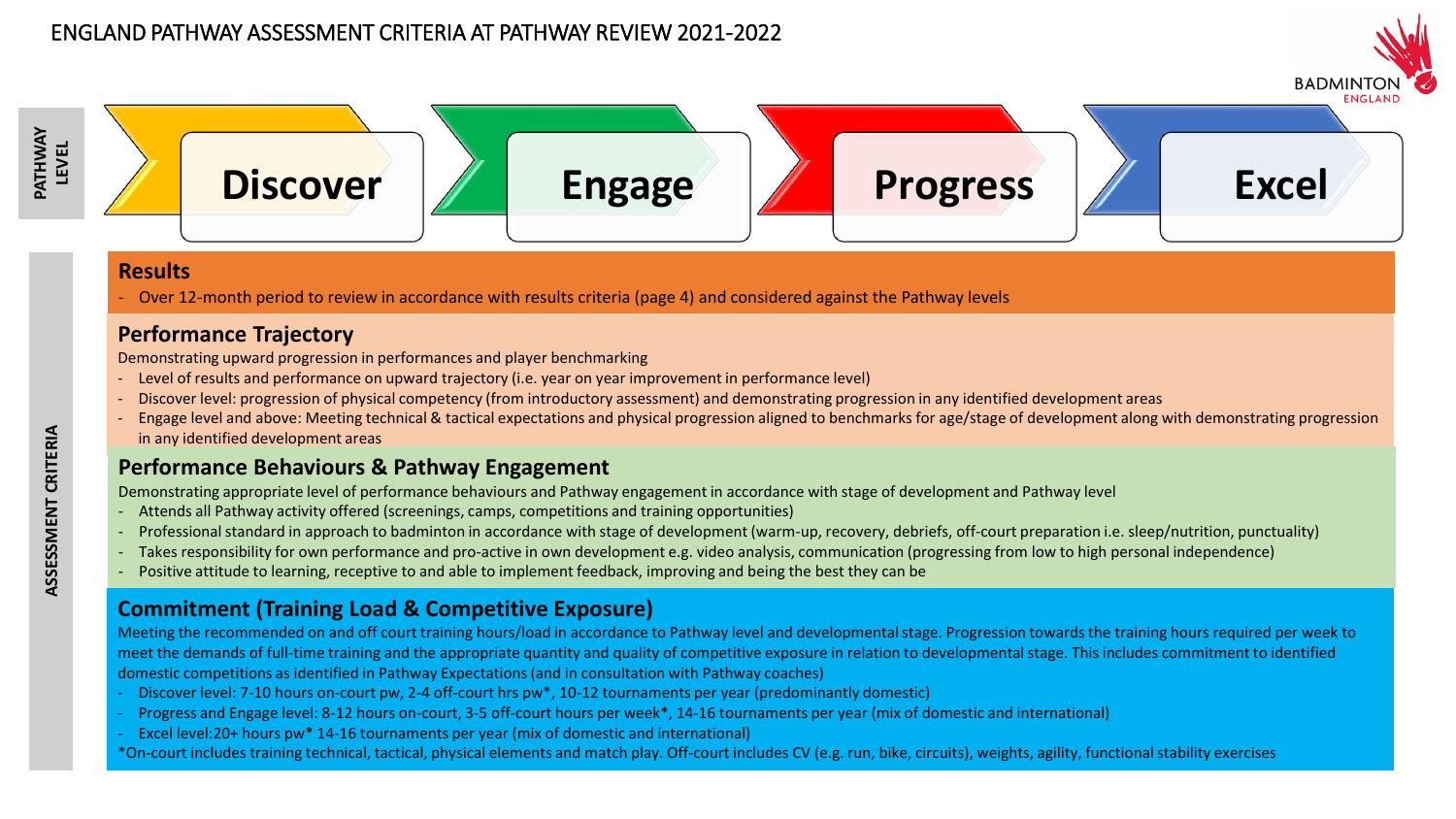

# **Aim** – To provide opportunity for players to access Pathway / ETC activity by invitation and to support and provide feedback in respect to the Pathway criteria which players will be considered against at the next EJP Pathway Review

The Observation Group will consist of up to a maximum of 16 players (with consideration being given to having representation from each age group and gender by the Pathway Team i.e., U13, U15, U17 and U19).

To be **considered** for a place on the Observation Group, players would have to meet one of the following;

- Have met Result criteria\* for one of the Pathway levels in-between the annual EJP reviews i.e. post July 2021 and are awaiting consideration for Pathway at the next annual review (i.e. May/June 2022)
- At the annual EJP review, a current Pathway player being reviewed for a continuation place on Pathway that has not met Result criteria but has been assessed by the Review Panel as having demonstrated they are competent in all of the three other assessment areas – **NB** players must have met one level lower in term of published results or had numerous notable results for this to be considered by the Panel.

**N.B** The Observation Group does not form part of the England Junior Pathway Programme. A place on Observation will be for a finite period of time which will be confirmed on invitation.

**\*NB** When considering the Result criteria met as per above, the Review Panel will at their sole discretion, consider a number of additional mitigating circumstances. The list below is not exhaustive but provides examples of additional factors that the Review Panel can consider:

- Strength and depth of the opposition at the identified competition
- Any unforeseen circumstance that adversely affects or over promotes a player's performance level e.g. walkover, byes, impact of partnering with an older player
- During the July 2021 Review, the second bullet point above cannot be utilised as written due to players having not been able to meet any result criteria due to Covid-19. In this instance, discretion will be used by the Review Panel in terms of offering places on Observation following the Trial Day assessments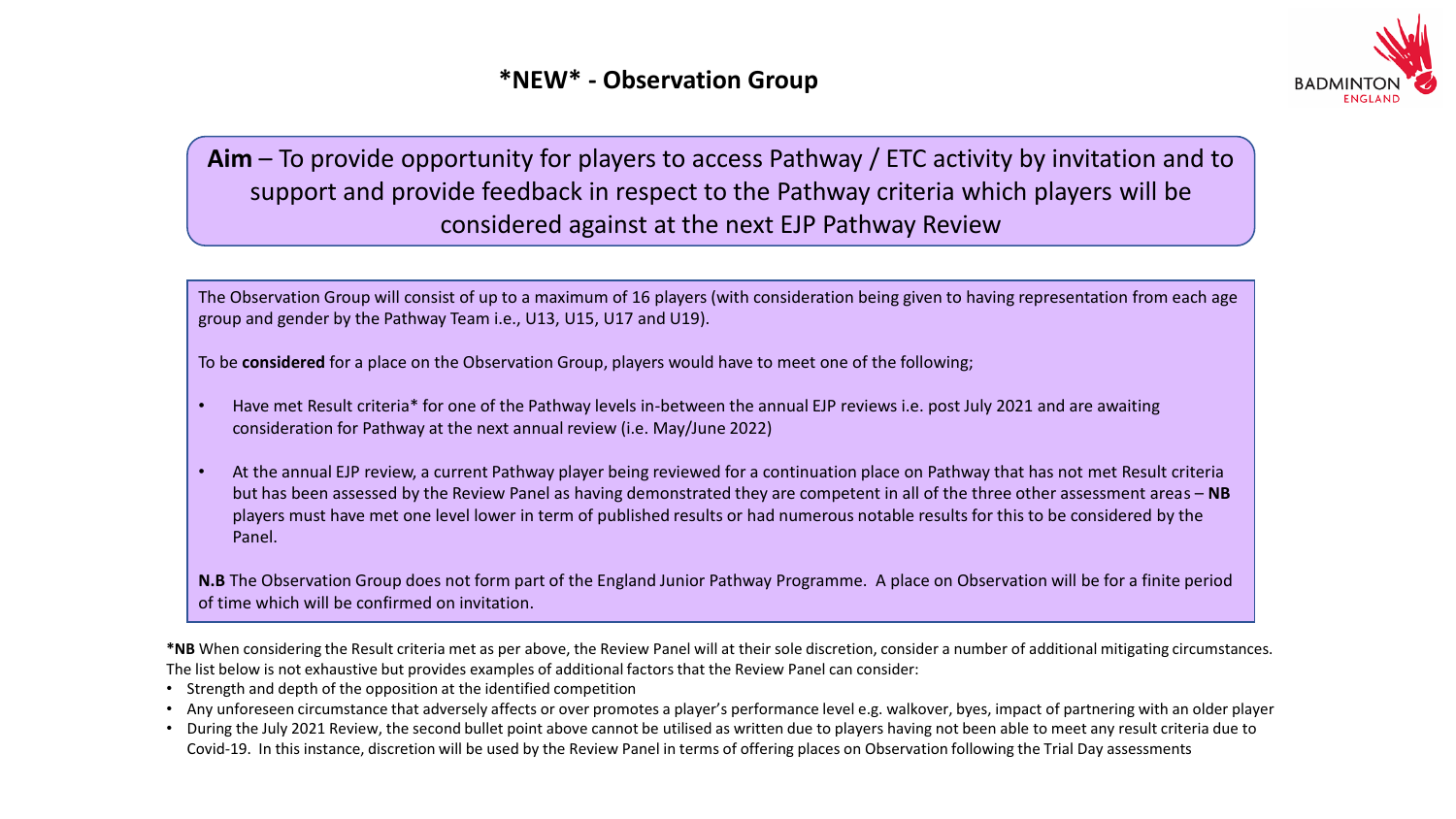

# **'The Offer'**

Players invited onto the Observation group will have access to the following (financial contribution required):

- Access to specified EJP Pathway Camp/Sparring days by invite from the Pathway Team
- Access to specified Apprentice Training days by direct invitation from the Pathway Team (Engage/Progress only)
- Access to England Training Centre (ETC) Training by invitation from the ETC
- Feedback from Pathway Team / ETC Coaches at Camp/Sparring days on key development areas relevant to the areas of the Pathway Criteria that will be considered at the EJP Review

# **Invite Process for the Observation Group**

**The Pathway Team will assess results from identified Pathway Tournaments, including any mitigating factors, at three points throughout the year, prior to identified Camps at which the Observation Group members would be invited:**

- Player's who have met result criteria in-between July 2021 Review and week 41 inclusive, will be invited to attend a Pathway Camp from 26-28<sup>th</sup> October (week 43)
- Player's who have met result criteria between week 43 and week 50 inclusive will be invited to attend a Pathway Camp from 8-9<sup>th</sup> January (week 1)
- Player's who have met result criteria post week 50 will be invited to attend the 2022 Easter Pathway Camp (dates TBC)